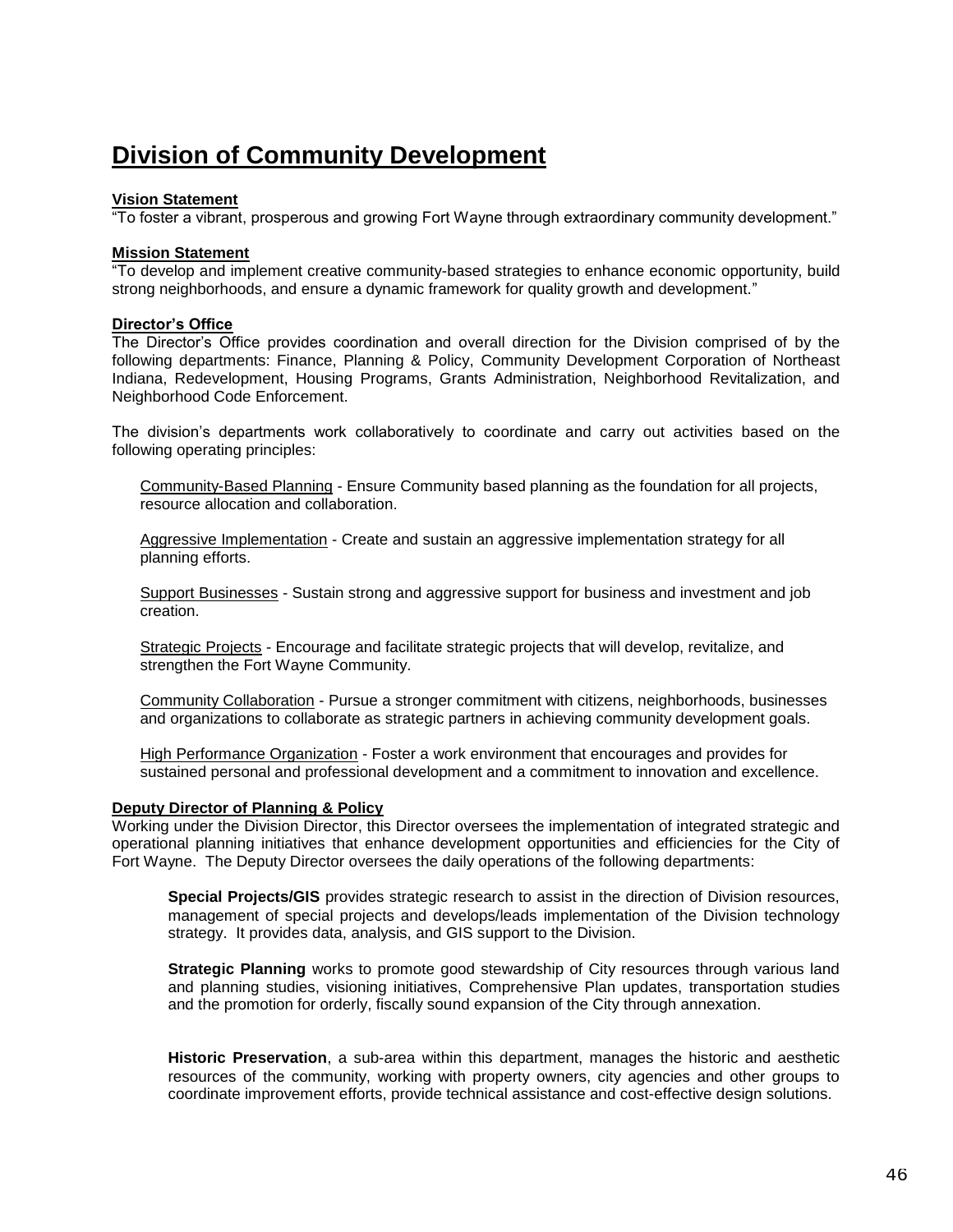#### **Deputy Director of Development**

Working under the Division Director, this Director oversees the implementation of an aggressive development partnership between the public and private sectors. The Deputy Director oversees the following departments and provides direct liaison/support to the Fort Wayne/Allen County Economic Development Alliance and support for international trade:

**Community Development Corporation of Northeast Indiana** (CDC) is a city-sponsored, 501 c (6) not-for-profit business development organization. Its primary objective is to promote the growth and development of small commercial and industrial businesses in the Fort Wayne area and a nine-county area in northeast Indiana through creative business loan programs.

**Redevelopment** in conjunction with the Redevelopment Commission promotes and implements opportunity projects, acting as a catalyst to develop areas that have shown a cessation of growth and lack of development. This is done through techniques including real estate acquisition, site preparation and/or providing public infrastructure to the site. Financing resources generally used are Tax Incremental Financing (TIF) and Redevelopment General Obligation Bonds.

## **Deputy Director of Housing and Neighborhood Services**

Working under the Division Director, this Director oversees the implementation of initiatives to attract and support housing investment and reinvestment in the City to promote community development and expand access to desirable housing. The Deputy Director oversees the strategic investment of public funds in neighborhood revitalization-oriented projects and programs which leverage significantly higher levels of private investment through the following departments:

**HANDS** is a quasi-public not-for-profit Corporation of the city organized under chapter 246 of the Indiana Acts of 1921.

**Housing Programs** administers the City's Home Investment Partnerships Act (HOME) Program from the federal department of Housing and Urban Development (HUD).

**Grants Administration** administers the City's Community Development Block Grant (CDBG) and Emergency Shelter Grant (ESG) programs from the federal department of Housing and Urban Development (HUD).

**Neighborhood Revitalization** plans, coordinates and directs the City's neighborhood revitalization implementation program and ancillary projects.

#### **Director of Neighborhood Code Enforcement**

Working under the Division Director, this Director oversees the daily operations of Neighborhood Code Enforcement. NCE works towards the goal of ensuring maintenance standards are met on both commercial and residential properties by cleaning up blighted areas, securing vacant structures and eliminating unsafe structures, which enhances our citizen's property values and encourages investment and development in our community.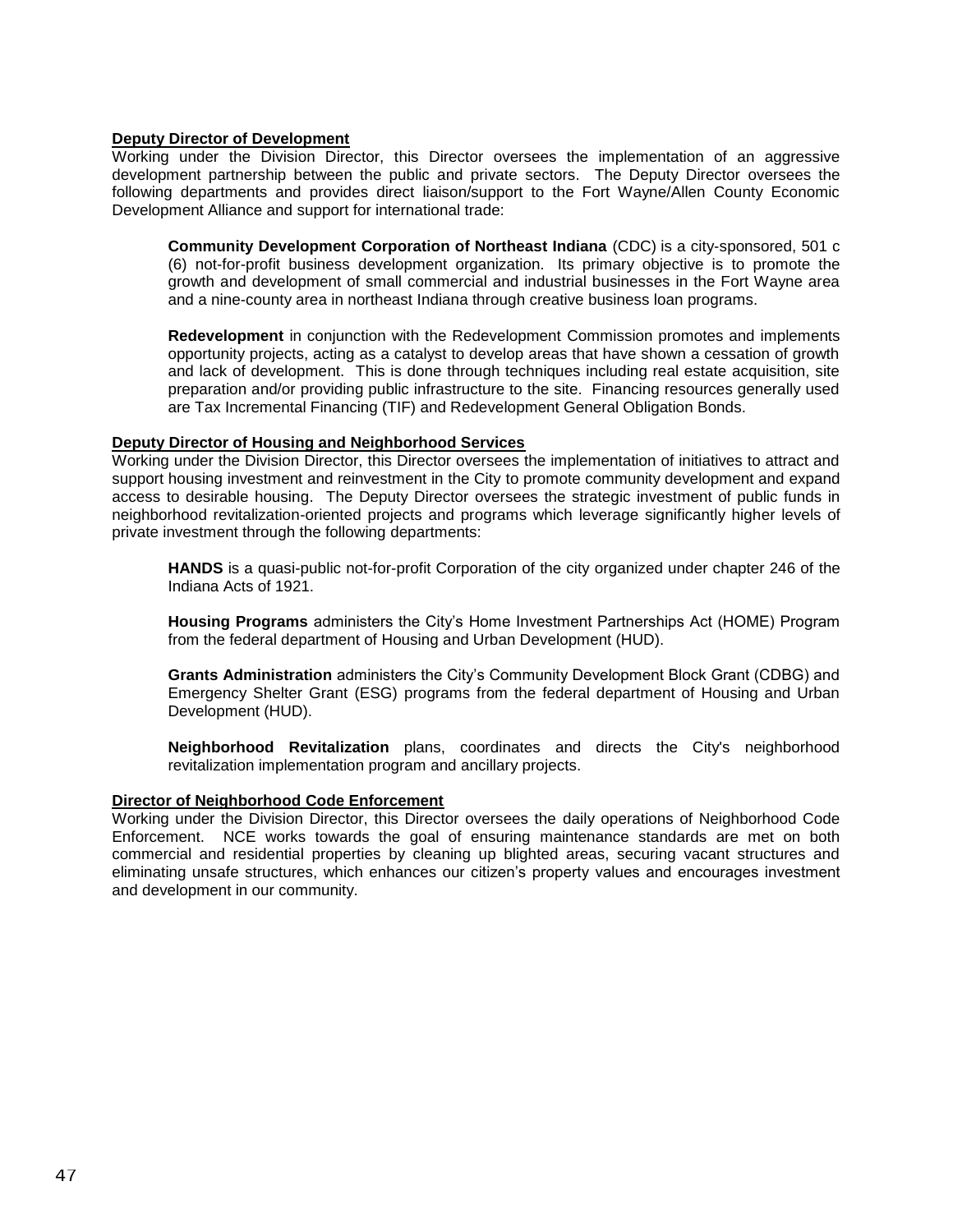|                                     | 2011<br><b>ACTUAL</b> | 2012 ACTUAL<br><b>THRU</b><br>30-Jun-2012 | 2012 REVISED<br><b>BUDGET</b> | 2013<br><b>SUBMITTED</b> | \$ INCREASE<br>(DECREASE)<br><b>FROM 2012</b><br><b>REVISED</b> | % CHANGE<br><b>FROM 2012</b><br><b>REV TO 2013</b> |
|-------------------------------------|-----------------------|-------------------------------------------|-------------------------------|--------------------------|-----------------------------------------------------------------|----------------------------------------------------|
| 5111 TOTAL WAGES                    | 2,413,159             |                                           | 2,464,853                     | 2,438,190                | (26, 663)                                                       | $-1.08%$                                           |
| 5131 PERF - EMPLOYERS SHARE         | 200,659               |                                           | 239,340                       | 236,631                  | (2,709)                                                         |                                                    |
| 5132 FICA                           | 175,645               |                                           | 188,563                       | 186,520                  | (2,043)                                                         |                                                    |
| 5134 LIFE MEDICAL & HEALTH INSURAN  | 479,400               |                                           | 554,600                       | 531,000                  | (23,600)                                                        |                                                    |
| 5136 UNEMPLOYMENT COMPENSATION      | 2,441                 |                                           | 2,466                         | 2,439                    | (27)                                                            |                                                    |
| 5137 WORKERS COMP INSURANCE         | 14,511                |                                           | 10.651                        | 9,202                    | (1, 449)                                                        |                                                    |
| 513A PERF - EMPLOYEES/PD BY CITY    | 70,821                |                                           | 71,800                        | 70,988                   | (812)                                                           |                                                    |
| 513R RETIREES HEALTH INSURANCE      | 81,600                |                                           | 94,400                        | 106,200                  | 11,800                                                          |                                                    |
| 5161 WAGE SETTLEMENT/SEVERANCE PAY  | 189                   |                                           |                               |                          |                                                                 |                                                    |
| <b>Total 5100</b>                   | \$3,438,425           | \$1,748,761                               | \$3,626,673                   | \$3,581,170              | $(*45,503)$                                                     | $-1.25%$                                           |
| 5214 SAFETY ITEMS/SUPPLIES          | 210                   |                                           | 46                            | 50                       | $\overline{4}$                                                  |                                                    |
| 5219 OTHER OFFICE SUPPLIES          | 12,943                |                                           | 18,594                        | 18,600                   | 6                                                               |                                                    |
| 5220 OFFC FURNITURE/EQUIP           | 390                   |                                           |                               |                          |                                                                 |                                                    |
| 5231 GASOLINE                       | 24,131                |                                           | 21,236                        | 38,986                   | 17,750                                                          |                                                    |
| 5263 OTHER EQUIPMENT REPAIR PARTS   | 544                   |                                           | 320                           |                          | (320)                                                           |                                                    |
| 5299 OTHER MATERIALS & SUPPLIES     | 4,784                 |                                           | 3,320                         | 3,300                    | (20)                                                            |                                                    |
| 529C BUNKER GEAR/UNIFORMS           | 6,996                 |                                           | 8,400                         | 8,400                    |                                                                 |                                                    |
| <b>Total 5200</b>                   | \$49,999              | \$21,495                                  | \$51,916                      | \$69,336                 | \$17,420                                                        | 33.55%                                             |
| 5311 LEGAL SERVICES                 | 77                    |                                           | $\mathbf{r}$                  | $\sim$                   | $\sim$                                                          |                                                    |
| 5314 CONSULTANT SERVICES            | 21,159                |                                           | 30,280                        | 35,000                   | 4,720                                                           |                                                    |
| 531D BAD DEBT EXPENSE               | 136,024               |                                           |                               |                          |                                                                 |                                                    |
| 531K SEMINAR FEES                   | 2,805                 |                                           | 5,715                         | 5,550                    | (165)                                                           |                                                    |
| 531S SOFTWARE TRAINING              |                       |                                           | 1,500                         | 1,500                    | $\blacksquare$                                                  |                                                    |
| 531Z DOCUMENT RECORDING FEES        | 40,165                |                                           | 40,000                        | 45,000                   | 5,000                                                           |                                                    |
| 5322 POSTAGE                        | 31,829                |                                           | 26,000                        | 26,000                   |                                                                 |                                                    |
| 5323 TELEPHONE & TELEGRAPH          | 5,337                 |                                           |                               |                          |                                                                 |                                                    |
| 5324 TRAVEL EXPENSES                | 3,947                 |                                           | 9,300                         | 8,700                    | (600)                                                           |                                                    |
| 5326 MILEAGE                        |                       |                                           | 1,050                         | 1,050                    |                                                                 |                                                    |
| 532C CELL PHONE                     | 1,839                 |                                           | 2,340                         | 2,340                    |                                                                 |                                                    |
| 532L LONG DISTANCE CHARGES          | 277                   |                                           |                               |                          |                                                                 |                                                    |
| 532V VERIZON AIR CARDS              | 7,591                 |                                           | 8,292                         | 8,292                    |                                                                 |                                                    |
| 5331 PRINTING OTHER THAN OFFC SUPPL | 5,328                 |                                           | 5,709                         | 5,800                    | 91                                                              |                                                    |
| 5332 PUBLIC OF LEGAL NOTICES/ADVTER | 652                   |                                           | 1,250                         | 800                      | (450)                                                           |                                                    |
| 5342 LIABILITY INSURANCE            | 15,176                |                                           | 18,836                        | 15,355                   | (3,481)                                                         |                                                    |
| 5356 SOLID WASTE DISPOSAL           | 100                   |                                           |                               |                          |                                                                 |                                                    |
| 535N STORAGE COSTS                  | 1,855                 |                                           | 2,810                         | 2,800                    | (10)                                                            |                                                    |
| 5363 CONTRACTED OTHER EQUIPMT REPAI | 5,823                 |                                           | 4,904                         | 5,000                    | 96                                                              |                                                    |
| 5369 CONTRACTED SERVICE             | 348,753               |                                           | 383,000                       | 403,000                  | 20,000                                                          |                                                    |
| 536N GARAGE CONTRACT - NONTARGET    | 3,906                 |                                           | 3,719                         | 2,087                    | (1,632)                                                         |                                                    |
| 536T GARAGE CONTRACT - TARGET       | 15,648                |                                           | 27,746                        | 20,976                   | (6,770)                                                         |                                                    |
| 5371 BUILDING RENTAL                | 55,707                |                                           | 8,000                         |                          | (8,000)                                                         |                                                    |
| 5374 OTHER EQUIPMENT RENTAL         | 10,550                |                                           | 14,004                        | 11,496                   | (2,508)                                                         |                                                    |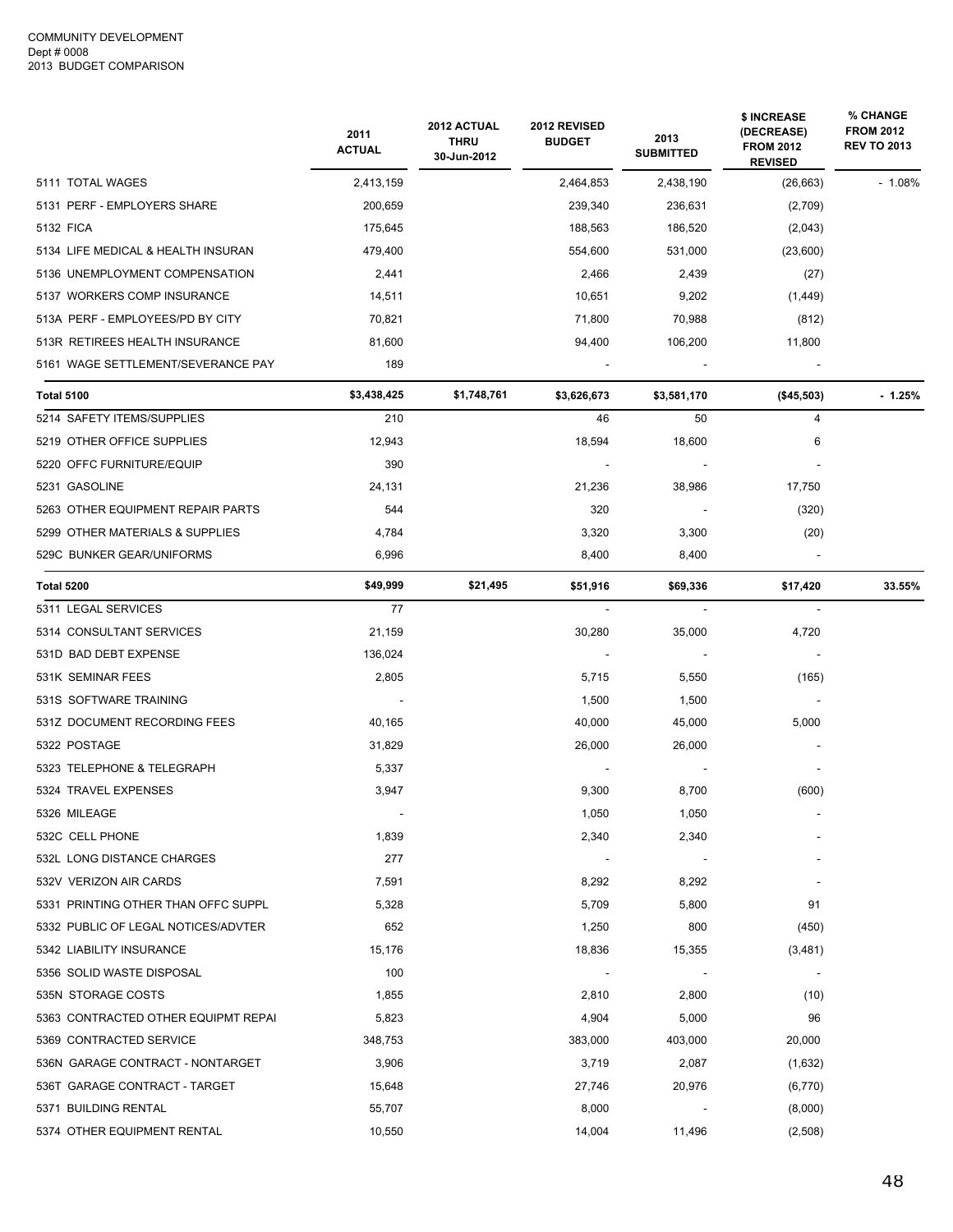|                                   | 2011<br><b>ACTUAL</b> | 2012 ACTUAL<br><b>THRU</b><br>30-Jun-2012 | 2012 REVISED<br><b>BUDGET</b> | 2013<br><b>SUBMITTED</b> | <b>\$ INCREASE</b><br>(DECREASE)<br><b>FROM 2012</b><br><b>REVISED</b> | % CHANGE<br><b>FROM 2012</b><br><b>REV TO 2013</b> |
|-----------------------------------|-----------------------|-------------------------------------------|-------------------------------|--------------------------|------------------------------------------------------------------------|----------------------------------------------------|
| 5377 CC BUILDING PARKING          | 675                   |                                           |                               |                          |                                                                        |                                                    |
| 5391 SUBSCRIPTIONS AND DUES       | 5,389                 |                                           | 6,124                         | 6,435                    | 311                                                                    |                                                    |
| 5399 OTHER SERVICES AND CHARGES   | 2,388                 |                                           | 9,320                         | 700                      | (8,620)                                                                |                                                    |
| 539A OPERATING TRANSFER OUT       | 174,006               |                                           | $\overline{\phantom{a}}$      | ٠                        |                                                                        |                                                    |
| 539B MASTER LEASE                 | 60,392                |                                           | 36,222                        | 16,327                   | (19, 895)                                                              |                                                    |
| <b>Total 5300</b>                 | \$957,399             | \$227,834                                 | \$646,121                     | \$624,208                | (\$21,913)                                                             | $-3.39%$                                           |
| 5443 PURCHASE OF OFFICE EQUIPMENT | 2.674                 |                                           | 4,540                         | 11,140                   | 6,600                                                                  |                                                    |
| 5445 PURCHASE OF COMPUTER EQUIP   | 2,804                 |                                           | 6,000                         |                          | (6,000)                                                                |                                                    |
| 5446 PURCHASE OF SOFTWARE         | 2,140                 |                                           | 2,000                         | 2,000                    |                                                                        |                                                    |
| Total 5400                        | \$7,618               | \$4,470                                   | \$12,540                      | \$13,140                 | \$600                                                                  | 4.78%                                              |
| Total                             | \$4,453,441           | \$2,002,560                               | \$4,337,250                   | \$4,287,854              | ( \$49, 396)                                                           | $-1.14%$                                           |